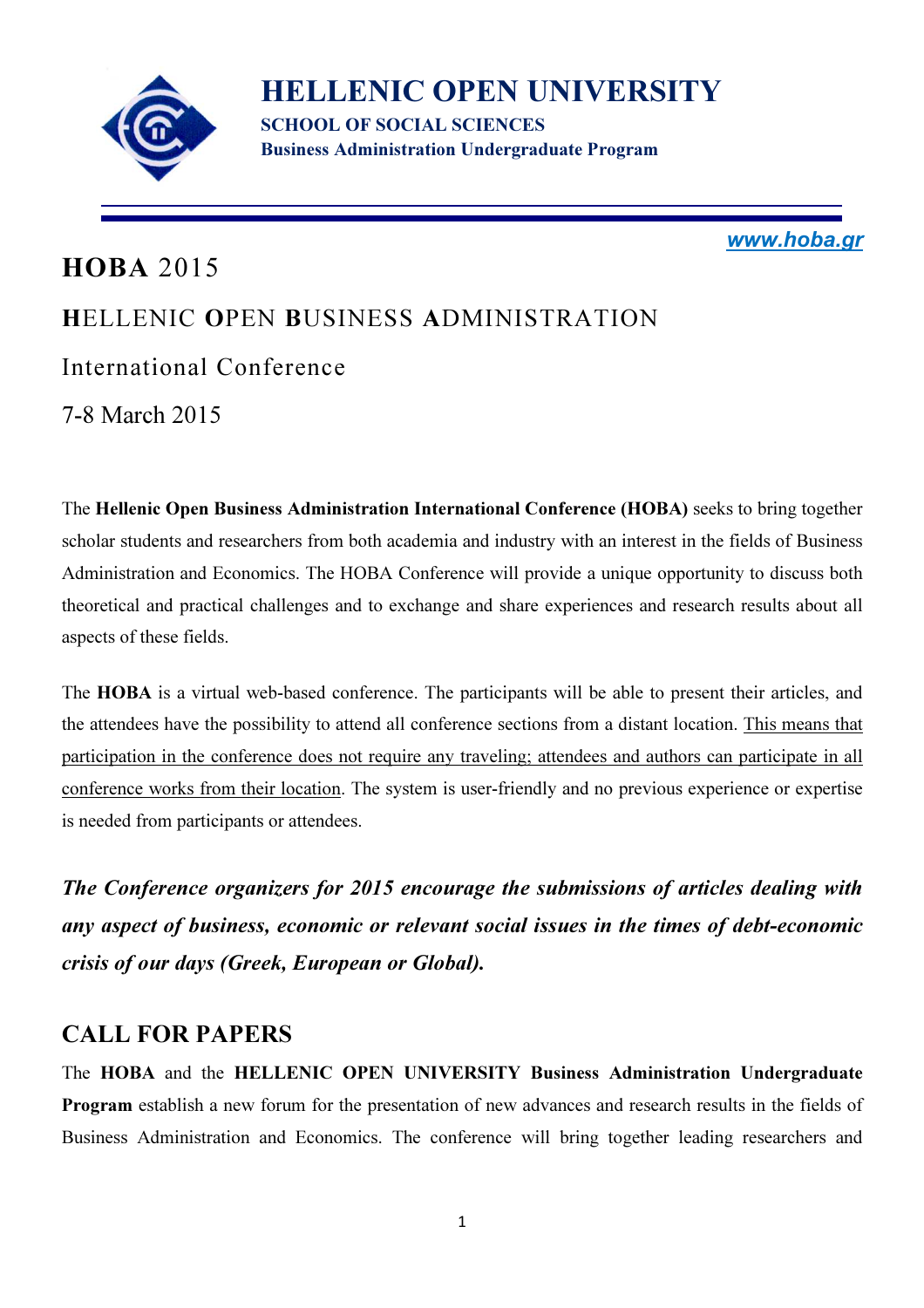scientists in the domain of interest from around the world, while the graduate students will also have the opportunity to present the results of their research work in a special section.

#### All conference articles must be in English. Articles in any other European languages are also accepted if they are accompanied by a summary in English.

| Topics of interest for submission include, but are not limited to: |                                                               |  |  |
|--------------------------------------------------------------------|---------------------------------------------------------------|--|--|
| <b>Administration of Businesses and Organizations</b>              | <b>Public Administration and Policy</b>                       |  |  |
| <b>Essentials of Management</b>                                    | Public Enterprise Economics                                   |  |  |
| <b>Operations Management</b>                                       | Principles of Public Administration                           |  |  |
| Human resources Management                                         | Contemporary Function of the State                            |  |  |
| <b>Strategic Management</b>                                        | Structure and Operation of Public Sector Organisations        |  |  |
| Organisational Theory and Behaviour                                | Public Policy                                                 |  |  |
| Project Management                                                 | National Institutions and Policies                            |  |  |
| Administration of Multinational Enterprises                        | Public Management                                             |  |  |
| <b>Marketing</b>                                                   | <b>Financial Management</b>                                   |  |  |
| <b>Industrial Marketing</b>                                        | Money and Banking - Foreign Exchange                          |  |  |
| Consumer Behaviour                                                 | <b>Financial Analysis and Management</b>                      |  |  |
| Distribution Channels and Sales Management                         | Derivatives - Securities                                      |  |  |
| Marketing Planning, Services Marketing                             | Portfolio Management                                          |  |  |
| <b>Quantitative Methods</b>                                        | <b>Accounting</b>                                             |  |  |
| Mathematics for Business and Economics                             | Financial accounting                                          |  |  |
| <b>Statistics for Business and Economics</b>                       | <b>Greek General Chart of Accounts</b>                        |  |  |
| <b>Operational Research</b>                                        | <b>Computerised Accounting</b>                                |  |  |
| <b>Computational Issues</b>                                        | <b>Cost Accounting</b>                                        |  |  |
| <b>Economic Analysis and Policy</b>                                | <b>Money and Capital Markets</b>                              |  |  |
| Microeconomics, Macroeconomics                                     | <b>International Money and Capital Markets</b>                |  |  |
| National Accounts and the Structure of Greek Economy               | <b>Securities and Stock Market Investments</b>                |  |  |
| <b>Public Economics</b>                                            | Corporate and Organisations Finance                           |  |  |
| International Economic Environment                                 | Credit Institutes and Risk Management                         |  |  |
| <b>Total Quality and Environmental Management</b>                  | <b>Industrial Organization, Labour Economics and European</b> |  |  |
| <b>Total Quality Management</b>                                    | <b>Business</b>                                               |  |  |
| Quality Control and Quality Assurance Standards                    | <b>Industrial Organization</b>                                |  |  |
| Strategic Restructuring of Enterprises and Organisations           | Labor Economics and Collective Bargaining                     |  |  |
| <b>Environmental Management</b>                                    | Economics of European Business                                |  |  |
| <b>Law and Administration</b>                                      | Other Business Administration topics (indicative)             |  |  |
| Administrative Analysis & Law                                      | <b>Tourism Business Administration</b>                        |  |  |
| Commercial Law                                                     | <b>Cultural Organisations Management</b>                      |  |  |
| Collective Labour Law                                              | Health Care Management                                        |  |  |
|                                                                    |                                                               |  |  |

Graduate students' section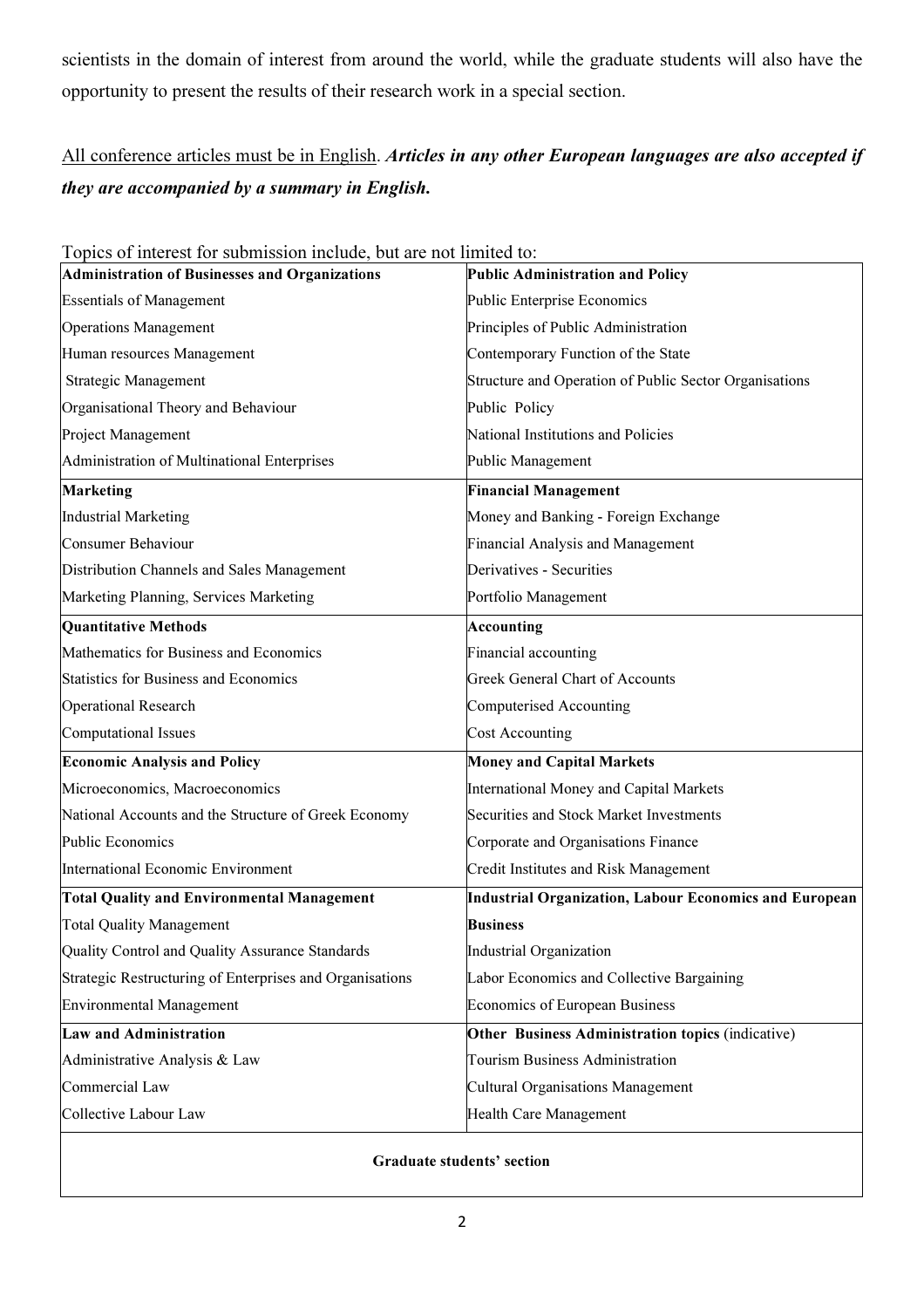## PUBLICATION OF CONFERENCE ARTICLES

All articles will be included in **ISBN registered** Conference Proceedings.

The HOBA Conference has teamed up with the EAST-WEST JOURNAL OF ECONOMICS AND BUSINESS and The HOBA Journal and all authors will have the option to have their papers considered for publishing on one or more Special Journal Issue(s) on Advances in Business Administration and Economics. Only papers in English will be considered for publication in the EAST-WEST JOURNAL OF ECONOMICS AND BUSINESS and The HOBA Journal. Submissions to both journals by conference participants will be free of any submission or processing fees.

## **CERTIFICATES**

- Authors will receive a Certificate of Participation.
- Attendees who will not present an article (e.g., undergraduate or graduate students) will receive a Certificate of Attendance.

# ABSTRACT SUBMISSION GUIDELINES

Abstracts are invited for virtual and poster presentations and must be submitted by e-mail to: HOBA.eap@gmail.com

Abstracts can be submitted in either English or Greek.

The abstract will be the sole criterion for reviewers to decide the acceptance (or not) of an article for either virtual or poster presentation. Thus the abstract should clearly communicate the objective(s) of the work, the results and their significance, and the advancement over previous work(s). Original and significant work is a prerequisite for article acceptance.

Submitted abstracts should be between 200 and 250 words and may only be submitted by e-mail  $(HOBA.$ eap $@g$ mail.com), no later than 20 December 2014.

Authors of virtually presented articles will have the opportunity to receive and respond to comments and questions that will be submitted by attendees or other authors.

A poster is a visual presentation of an article, prepared for viewing by those attending the conference.

All accepted articles will have the same publication opportunities (see "Publication of Conference Articles").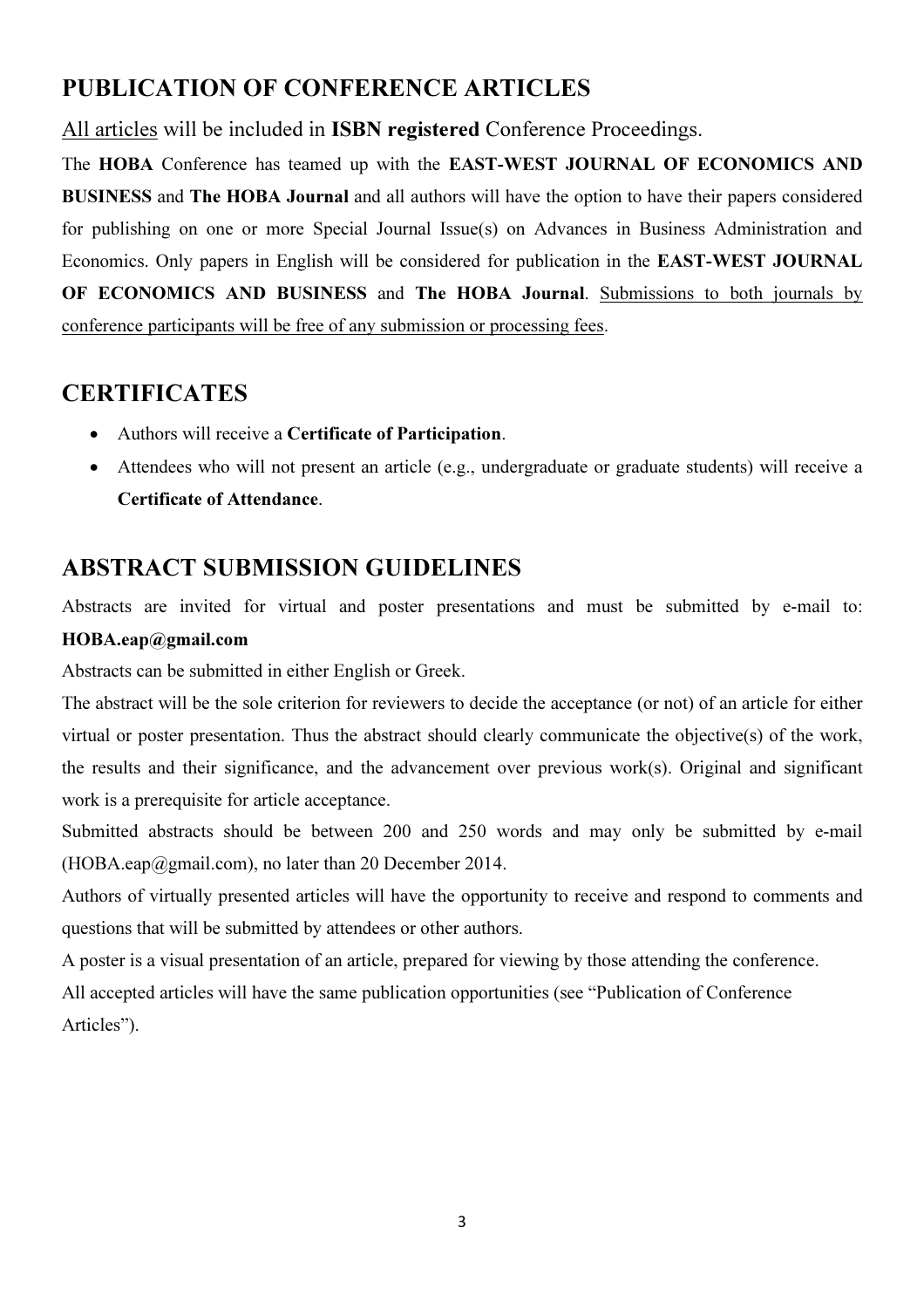#### Important Dates

| Abstract submission deadline   | 10 January 2015    |  |  |
|--------------------------------|--------------------|--|--|
| Notification of acceptance *** | 15 January 2015    |  |  |
| Full paper submission deadline | 15 February 2015   |  |  |
| ll Conference                  | $7 - 8$ March 2015 |  |  |

#### Conference Fees

|                                                                          | <b>Early Registration</b><br>(Until 2 February | <b>Late Registration</b><br>(Until 2 March 2014) |
|--------------------------------------------------------------------------|------------------------------------------------|--------------------------------------------------|
|                                                                          | 2014)                                          |                                                  |
| Participants / virtual presentation <sup>1</sup>                         | €150                                           | €250                                             |
| <b>Research Student Participants / virtual presentation</b> <sup>2</sup> | €100                                           | €150                                             |
| Participants / poster presentation <sup>3</sup>                          | €100                                           | €170                                             |
| <b>Research Student Participants / poster presentation<sup>4</sup></b>   | $\epsilon$ 70                                  | $\epsilon$ 100                                   |
| <b>Attendees</b>                                                         | €70                                            | €100                                             |
| <b>Student attendees</b>                                                 | €40                                            | €70                                              |

## **ORGANIZER**

Dimitrios A. Giannias

Professor, Business Administration, HELLENIC OPEN UNIVERSITY Dean, School of Social Sciences Director, Business Administration Programme Module Coordinator, Industrial Administration, Labour Economics, and European Enterprises Editor, EAST-WEST Journal of ECONOMICS AND BUSINESS Editor, The HELLENIC OPEN BUSINESS ADMINISTRATION Journal (Ph.D., Graduate School of Industrial Administration, Carnegie-Mellon University)

#### In collaboration with:

 $\overline{a}$ 

- HELLENIC OPEN UNIVERSITY Business Administration Undergraduate Program
- EAST-WEST JOURNAL of Economics and Business
- The HELLENIC OPEN BUSINESS ADMINISTRATION Journal

<sup>&</sup>lt;sup>1</sup> Per article. Various types of presentation are acceptable; indicative-sample presentations can be found at www.hoba.gr Following acceptance of their article, authors will receive user friendly instructions (practically, presentation in any format are acceptable).

<sup>&</sup>lt;sup>2</sup> Per article. Various types of presentation are acceptable; indicative-sample presentations can be found at www.hoba.gr Following acceptance of their article, authors will receive user friendly instructions (practically, presentation in any format are acceptable).

<sup>&</sup>lt;sup>3</sup> Per article. Indicative-sample presentations can be found at www.hoba.gr Following acceptance of their article, authors will receive user friendly instructions.

<sup>&</sup>lt;sup>4</sup> Per article. Indicative-sample presentations can be found at www.hoba.gr Following acceptance of their article, authors will receive user friendly instructions.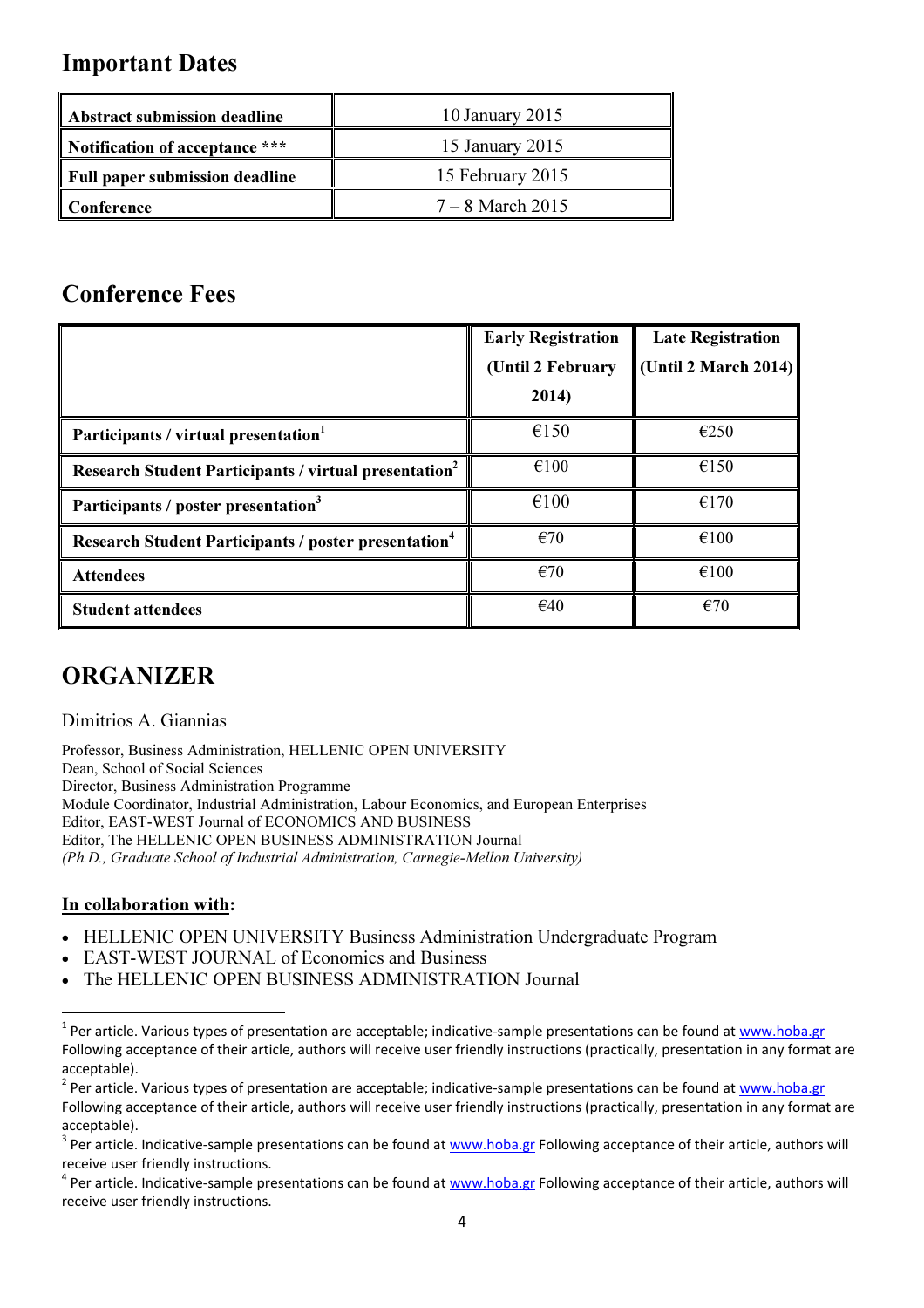# ORGANIZATION COMMITTEE

- Dimitrios A. Giannias, HELLENIC OPEN UNIVERSITY, Greece
- Athanassios Mihiotis, HELLENIC OPEN UNIVERSITY, Greece
- Eleni Sfakianaki, HELLENIC OPEN UNIVERSITY, Greece

#### Contact Details

For all enquiries, please contact us at: **HOBA.eap@gmail.com** 

# INTERNATIONAL SCIENTIFIC COMMITTEE

- M. Suat AKSOY, ERCIYES UNIVERSITY KAYSERI, Turkey
- Charalambos Anthopoulos, HELLENIC OPEN UNIVERSITY, Greece
- Christina Beneki, TECHNOLOGICAL EDUCATIONAL INSTITUTE OF IONIAN ISLANDS, Greece
- George Blanas, TECHNOLOGICAL EDUCATIONAL INSTITUTE OF THESSALY, Greece
- Chepurko Yuri, KUBAN STATE UNIVERSITY, Russia
- Tuncay Çelik, ERCIYES UNIVERSITY KAYSERI, Turkey
- Vida ČIULEVIČIENE, ALEKSANDRAS STULGINSKIS UNIVERSITY, Lithuania
- Bruno Eeckels, LES ROCHES INTERNATIONAL SCHOOL OF HOTEL MANAGEMENT, Switzerland
- Figus Alessandro, LINK CAMPUS UNIVERSITY & UNIVERSITY OF GENOVA, Italy
- George Filis, UNIVERSITY OF BOURNEMOUTH, UK
- George Gantzias, HELLENIC OPEN UNIVERSITY, Greece
- Gbadebo Olusegun Odularu, FARA & YPARD, Ghana
- Apostolos Gerontas, HELLENIC OPEN UNIVERSITY, Greece
- Dimitrios A. Giannias, HELLENIC OPEN UNIVERSITY, Greece
- Mansi Godshi, UNIVERSITY OF BOURNEMOUTH, UK
- Hossein Hassani, UNIVERSITY OF BOURNEMOUTH, UK
- Woo Kok Hoong, UNIVERSITY TUNKU ABDUL RAHMAN, Malaysia
- Dinh Tran Ngoc Huy, BANKING UNIVERSITY HCMC, Viet Nam & GSIM, INTERNATIONAL UNIVERSITY OF JAPAN, Japan
- Fadi Kattan, BETHLEHEM UNIVERSITY, Palestine
- Ioannis Kehagias, HELLENIC OPEN UNIVERSITY, Greece
- Nadir Ali Kolachi, SKYLINE UNIVERSITY, U.A.E
- Maria Kontochristou, HELLENIC OPEN UNIVERSITY, Greece